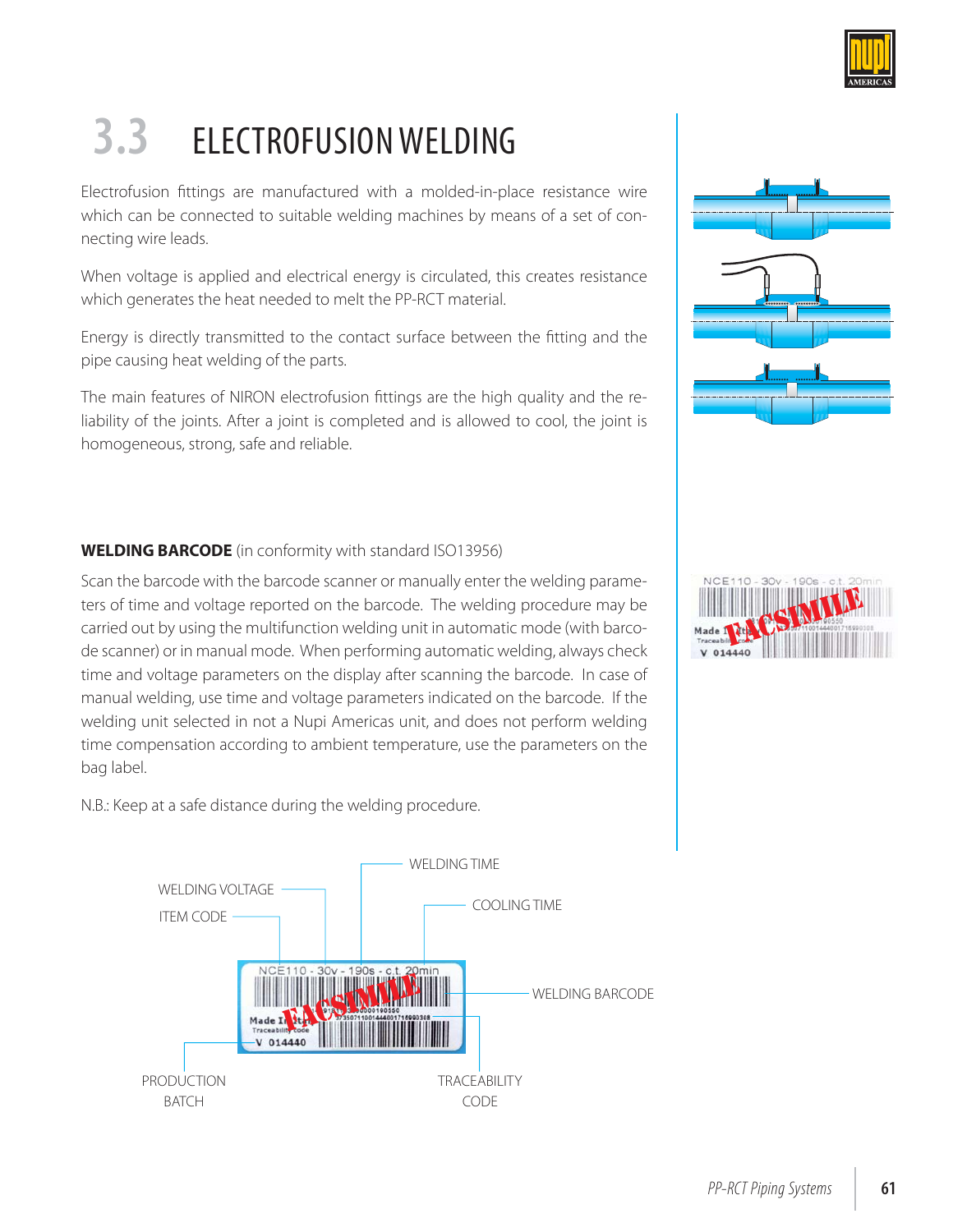









Use NIRON welding units (when possible) and follow the instructions below to obtain a reliable weld.

Cut the pipes at right angles with a pipe cutter.

Scrape the pipe and the fitting spigot surface uniformly with the appropriate pipe scraper. Scrape at least **⅜**" (1 cm) beyond the insertion length of the fitting to completely remove the oxidized polypropylene layer.

Mechanical scrapers are recommended. Hand scrapers can be used.

Remove any mud, dust, grease or other traces of dirt from the pipe or spigot ends of fittings to be welded and the welding area of the interior of the fitting or coupling. Use only isopropanol (Isopropyl Alcohol) and a soft clean wiping cotton cloth (note that for best results, use the purest form of Isopropyl Alcohol available, preferably 99% grade where available). Wait until the cleaned parts are completely dry.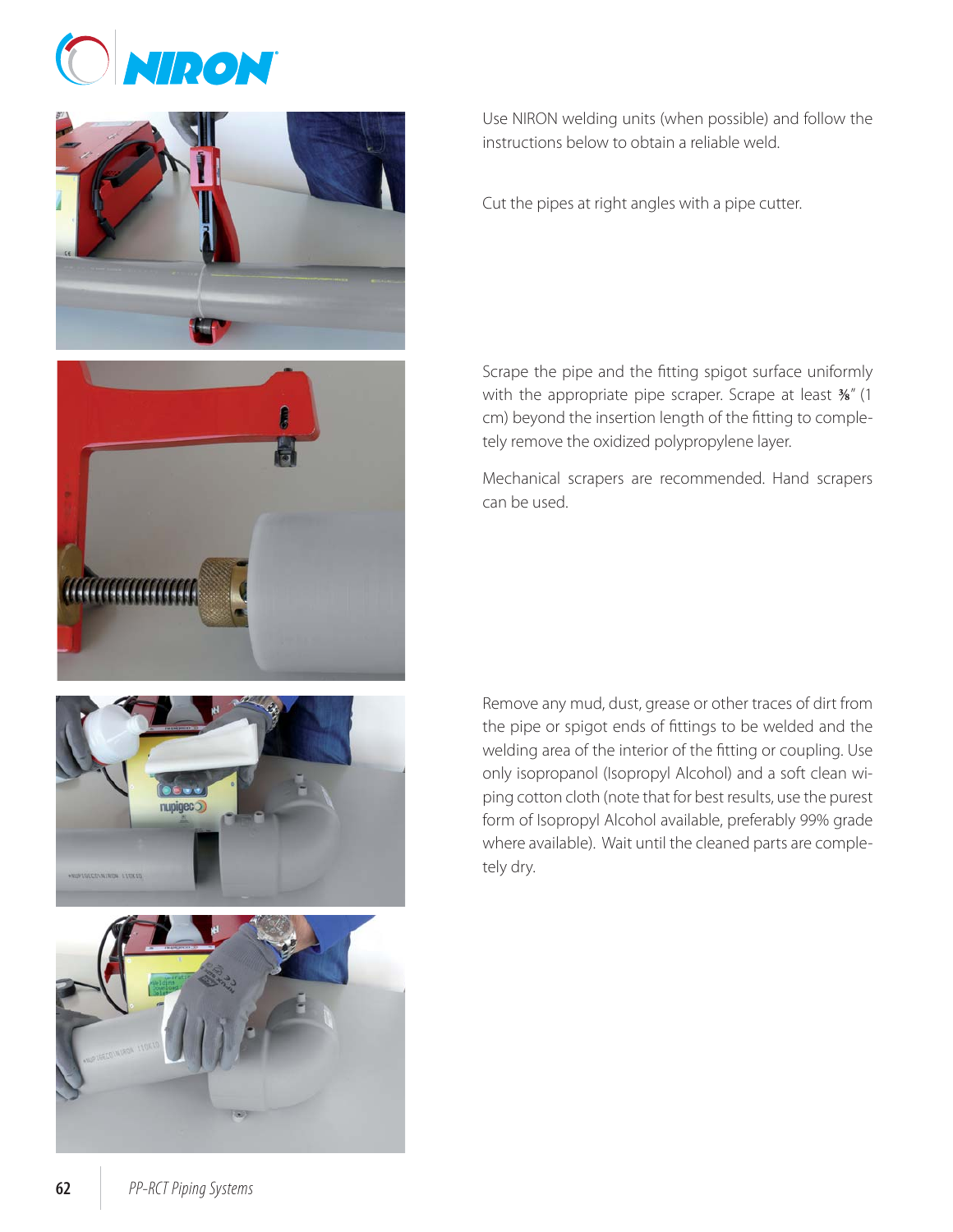

Measure the insertion length of the pipe inside the fitting.



 $\bullet\bullet\bullet$ nupigeco

Mark the welding insertion depth on the pipe (equal to the length of the electrofusion fitting socket) with the appropriate marker.



AVOID ANY MECHANICAL STRESS ON THE WELDING AREA DURING THE WELDING PROCEDURE AND THE COOLING TIME.